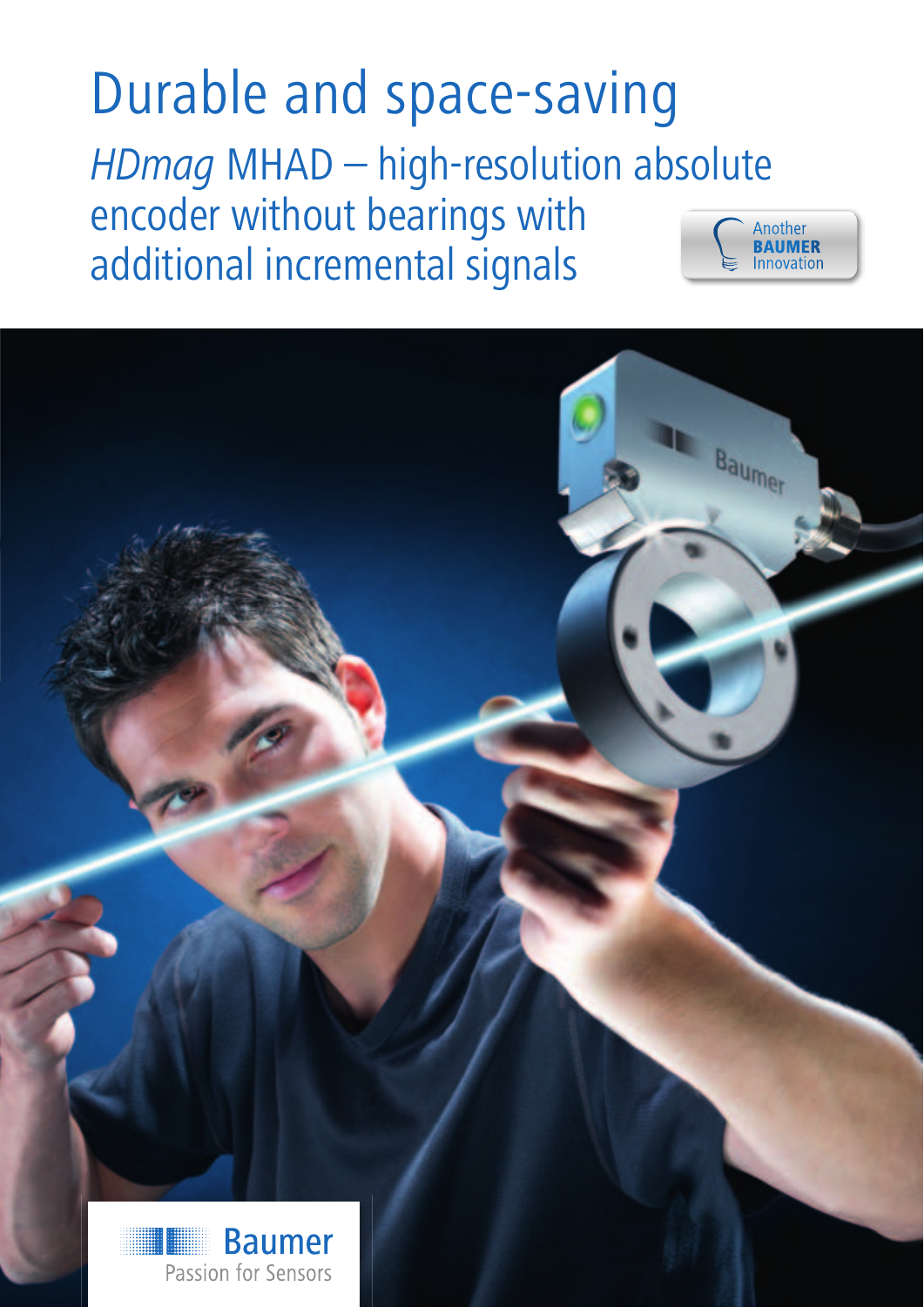### Fitting into any tight spot:

# *HDmag* MHAD – Absolute encoder without bearings with additional incremental signals.

The *HDmag* series by Baumer, a product platform of high-resolution absolute and incremental encoders with magnetic sensing, offers a wide product selection for direct installation at large shafts. Our customers in mechanical engineering and industry automation rely on the robust technique.

New *HDmag* MHAD builds further on our successful technology concept. With a pole wheel diameter of 50 mm the encoder is all but perfect for shafts up to 42 mm. Forgoing any additional fittings or shaft couplings, it provides most convenient and quick installation capabilities.

### Lots of product benefits where space is a constraint.

#### Minimum space requirements

With its narrow dimensions of only 20 mm in width the compact housing fits into any tight spot. The pole wheel allows flexible attachment to the shaft, the end remains available for any other purpose.

#### Quick and easy installation

The integrated LED indicator acts also as an installation aid and will ensure observing the tolerances during attachment. This way, pole wheel and sensor are quickly and accurately installed without effort.

#### Capable of large shaft tolerances

Allowing for a wide air gap up to 1 mm between rotor and sensing head, the sensor provides dependable operation even with axial shaft displacements of  $\pm 1$  mm.

#### Ultimate level of operational safety

The magnetic sensing technique withstands dust, dirt and humidity. With an extended operating temperature range between -40 and +85 °C and insensitive to condensing the encoders master also outdoor applications.

#### Two interfaces in one device

Besides the absolute value, the singleturn encoder provides additional incremental signals via SSI or CANopen interface which can be used for speed control or further processing in a second loop.









Cold climate CANopen

IP 67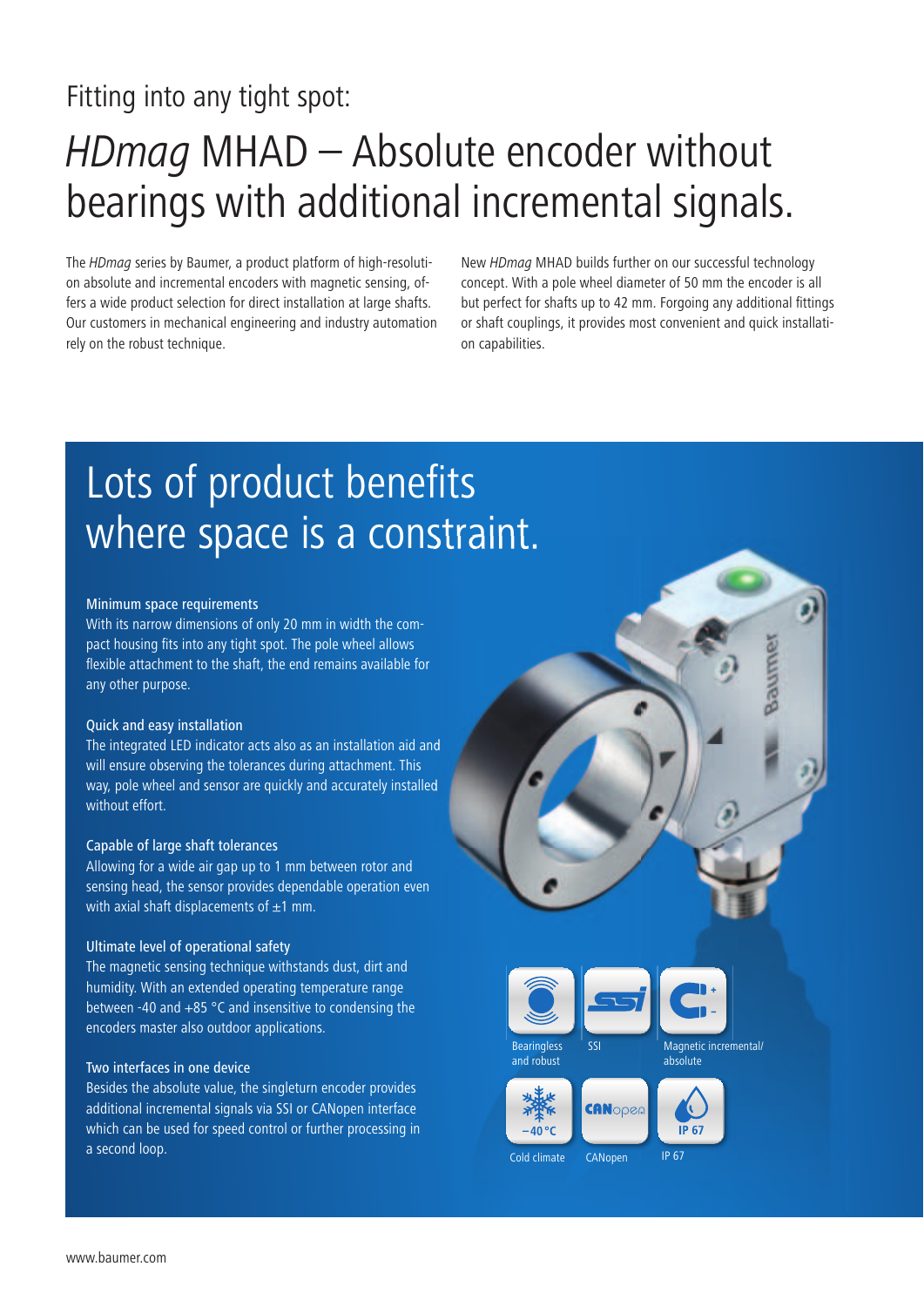# Maximum availability thanks to monitoring functionalities and redundant sensing.

Absolutely precise and reliable position values at all times: You can be sure by virtue of the integrated sine/cosine signal monitoring functionality. The integrated LED will always provide you with the current encoder activity state. Any errors, alarms or warnings are immediately transmitted via interface to the master control.

The special housing design opens up new possibilities for reliable and cost-saving deployment in applications with up to four sensors. Flexible redundant systems with maximum availability and minimum space requirements  $-$  the perfect fitting solution for your application.

## Ultimate reliability and nearly unlimited longevity.

Bearingless encoders with non-contacting technique forgo any mechanical wearing parts. Your product benefit: A nearly unlimited service life which is further backed by the tight sensor housing enclosure compliant to IP 67.

Baumer encoders operate on the magnetic sensing technique. It allows for large mechanical tolerances of 1 mm on the air gap between sensor and pole wheel, thus eliminating any direct sensor impact by shaft displacements. Shocks and vibrations are compensated to ensure absolutely dependable measured values even under extreme conditions and in demanding applications.